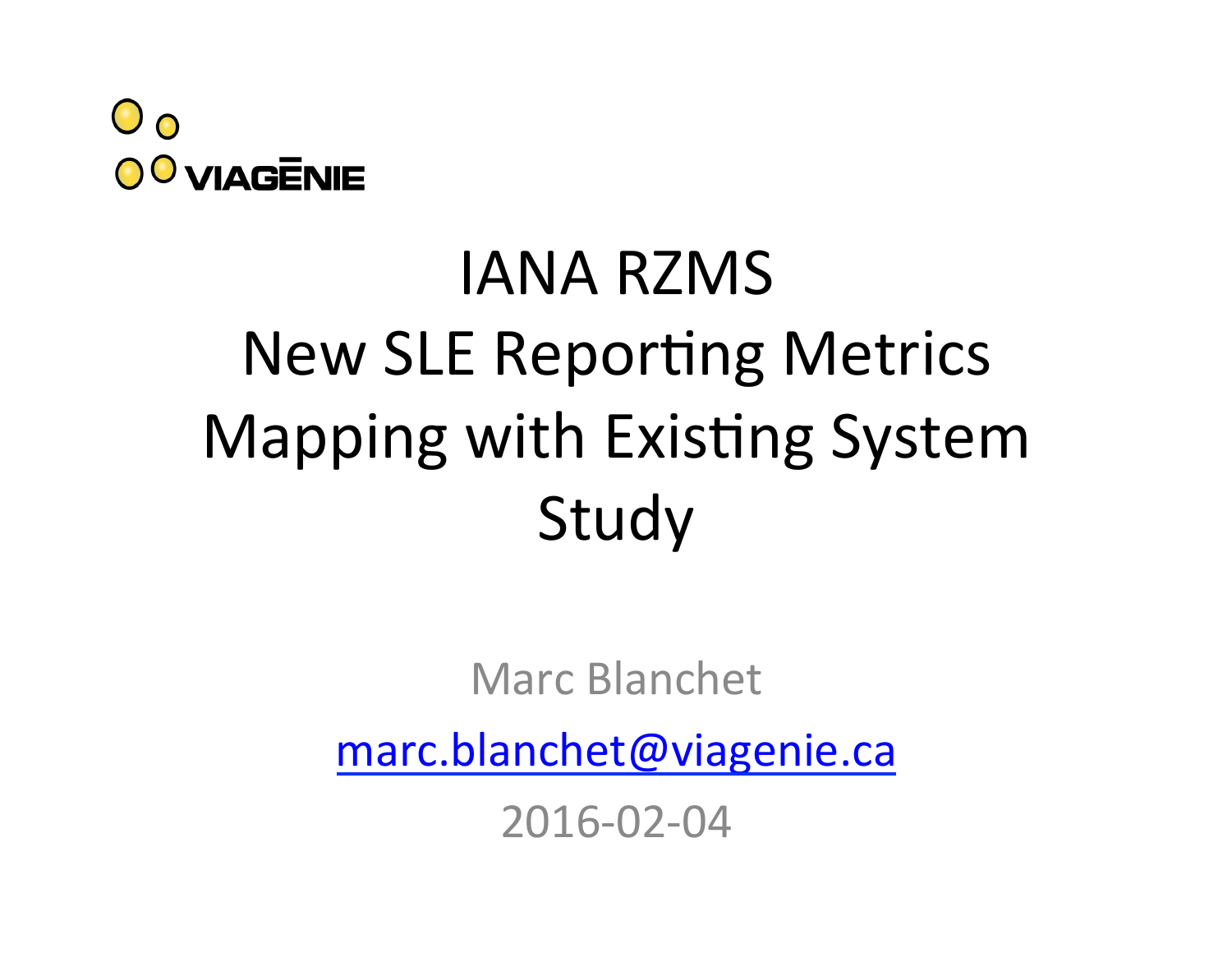#### Scope

- see if the 11 SLE metrics identified by the  $WG<sup>1</sup>$ can be applied/approximated to the current IANA combined RZMS/RT system.
- 11 Metrics are listed in appendix of this presentation

• 1. SLE Working Group Report on Service Level Expectation for IANA Root Zone Management (Post-*Transition), Sept 10<sup>th</sup> 2015*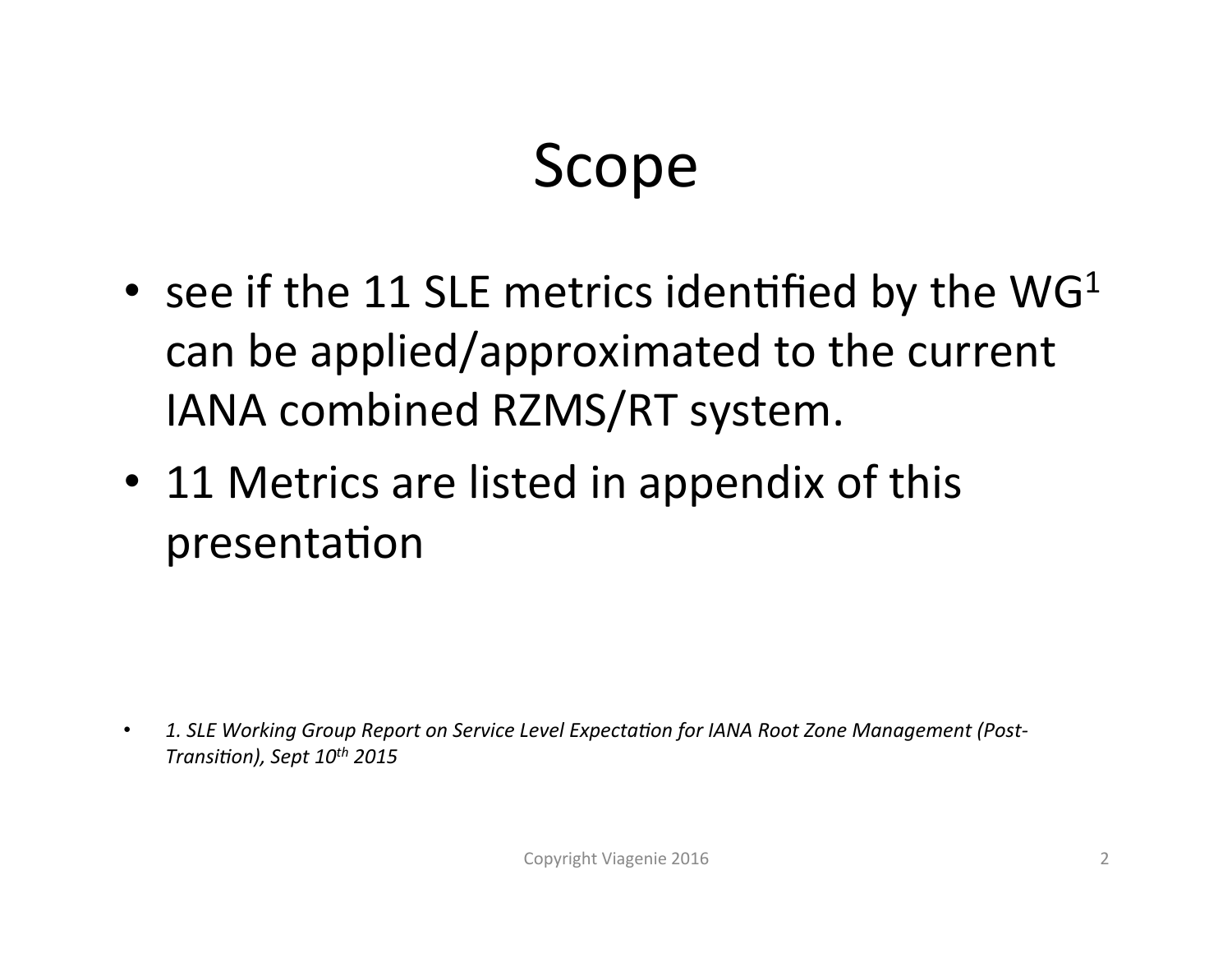## Methodology

- ICANN has provided secured access to a clone of the IANA RT4 system and RZMS database on a VM.
- ICANN staff were helpful in answering various questions.
- All statistics presented in the study were done by programming scripts querying the RZMS and RT databases. Random sampling of the tickets and spot checks were used to manually verify the output.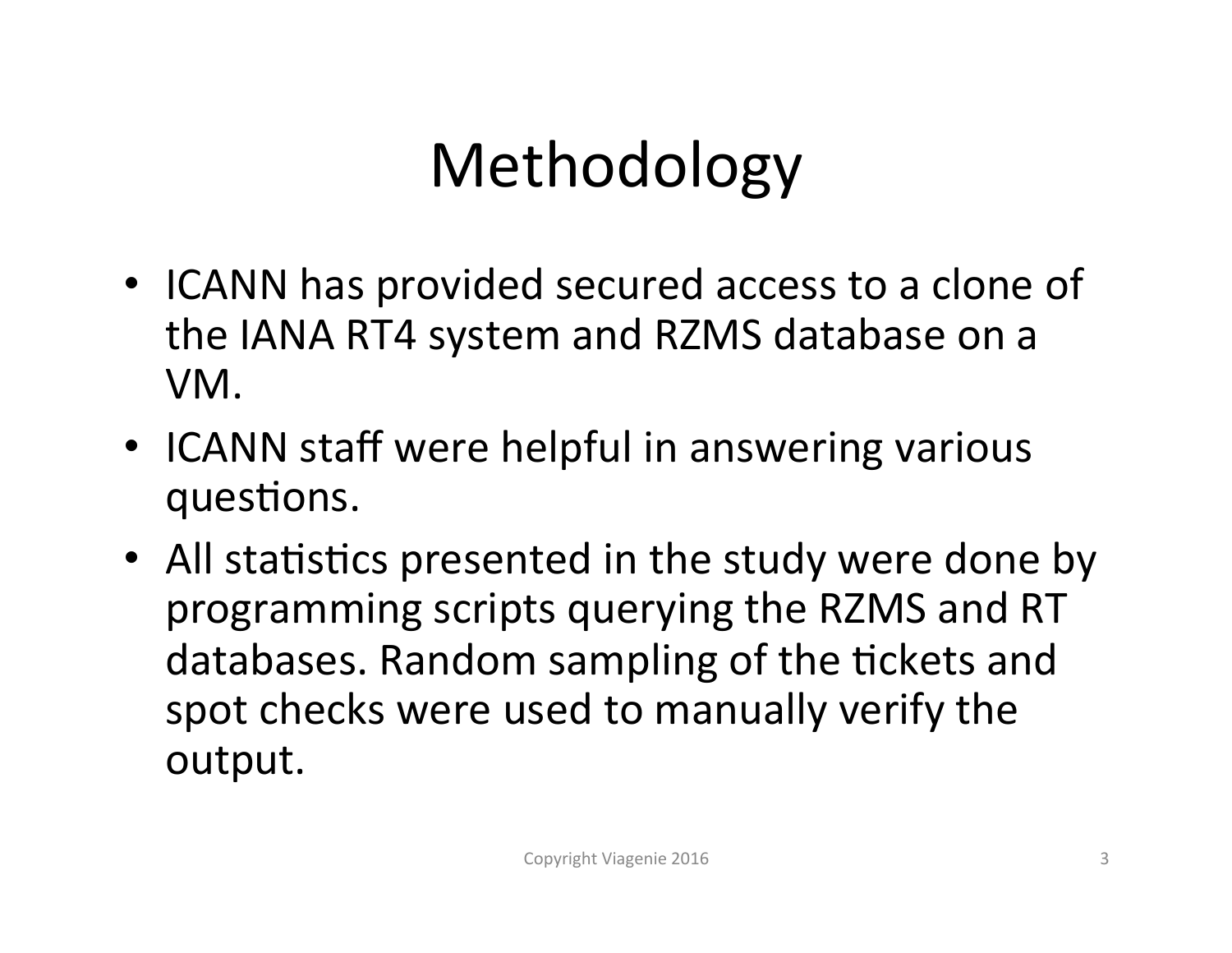## Considerations and Limitations

- RZMS was put in production in April 2011 (before, only RT). Study started december 18<sup>th</sup>. To avoid unstable tickets, we studied tickets from Jan  $1^{st}$  2012 to Nov 30<sup>th</sup> 2015.
- Category 5 requests were not analyzed (manual analysis).
- Root server requests were not analyzed (too special).
- Only 11 metrics were analyzed, no dashboard requirements.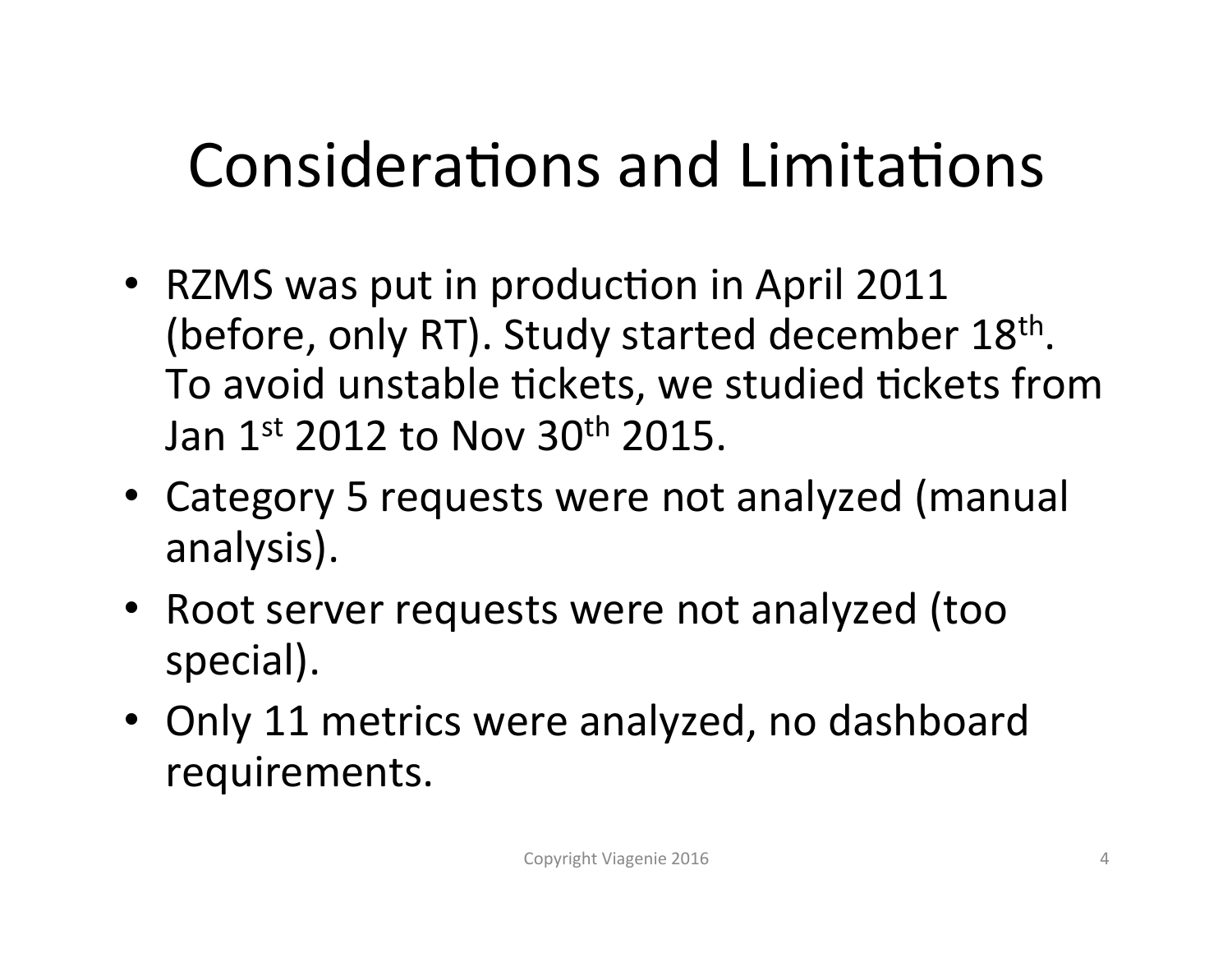## Considerations and Limitations

- Current system does not distinguish between ccTLD and gTLD. With some heuristics, one can distinguish ASCII ccTLD and gTLD, but IDN ccTLD and IDN gTLD are more complicated to distinguish.
- Many instances where multiple tickets were merged together. Creates complex situation to analyze and parse automatically. Consequence to have less reliable statistics.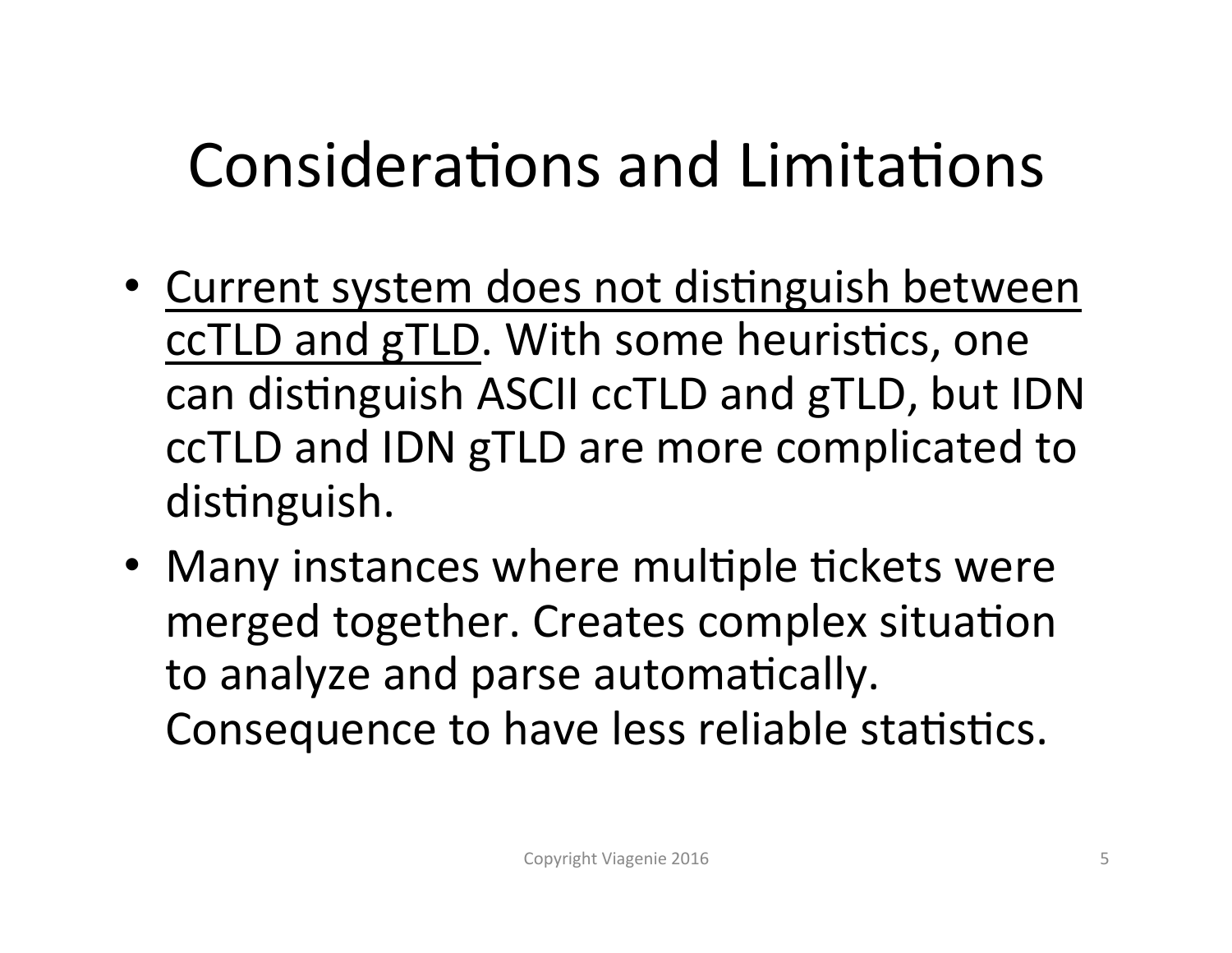#### Considerations and Limitations

- Metrics (identified for PTI) semantics may be interpreted in different ways, specially regarding the current process. For two metrics, ICANN staff had a different interpretation than we had of the precise meaning of the metrics. Our detailed interpretation is documented in the study.
- RZMS/RT seems simple on surface, but in fact, is pretty complicated. Moreover, email interactions are more difficult to process by scripts (ex: "I agree", "Agreed", "Please proceed", "ok", ...)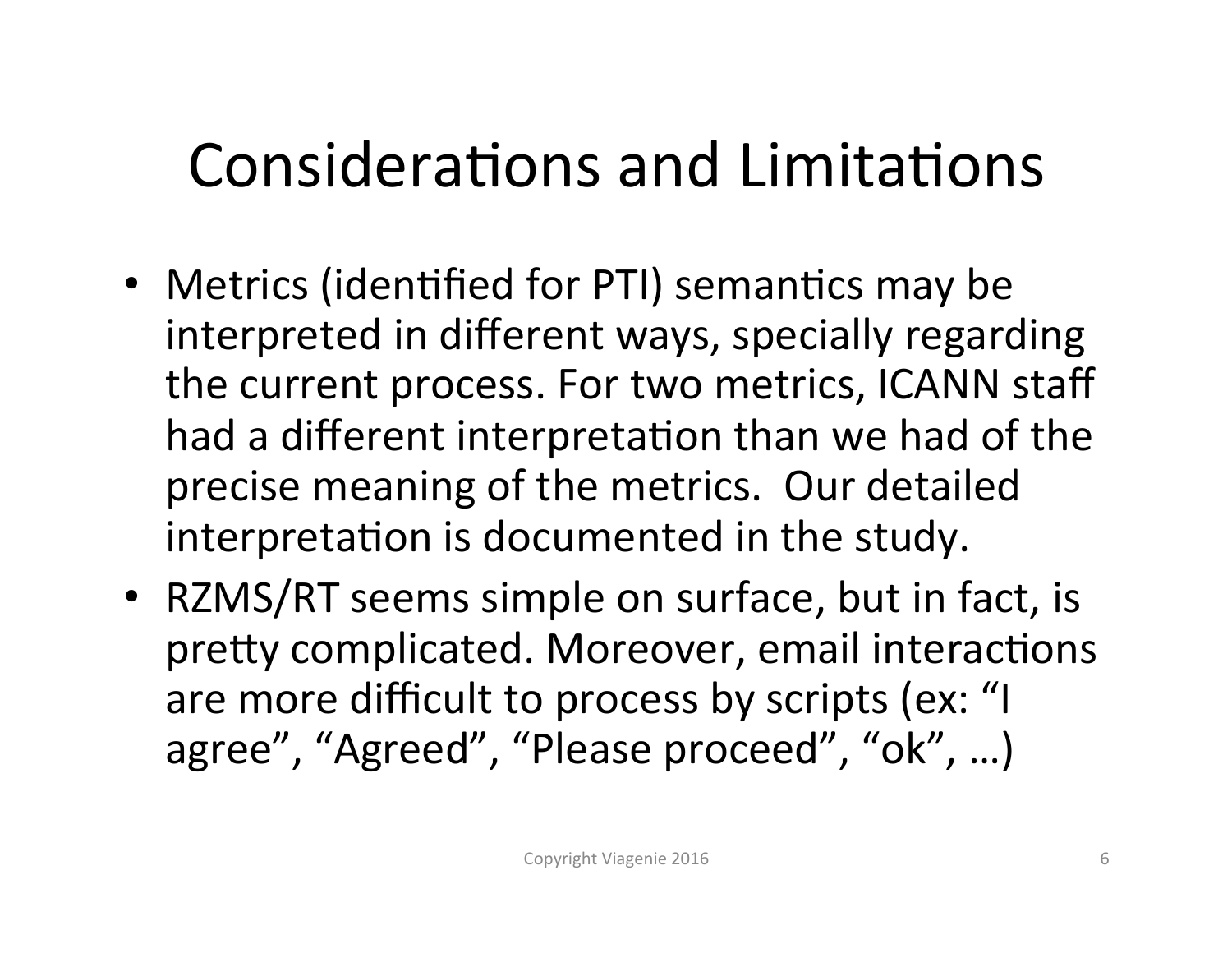## **On Categories**

• WG defined 5 Categories. Those are not tagged in the current system. With some heuristics, we were able to classify most tickets with good reliability, but many complicated cases bringing potential unreliable statistics. We decided not to use the categories for the study. Instead some metrics were sub-divided into 2-3 groups (ressembling in categories) to provide better metrics.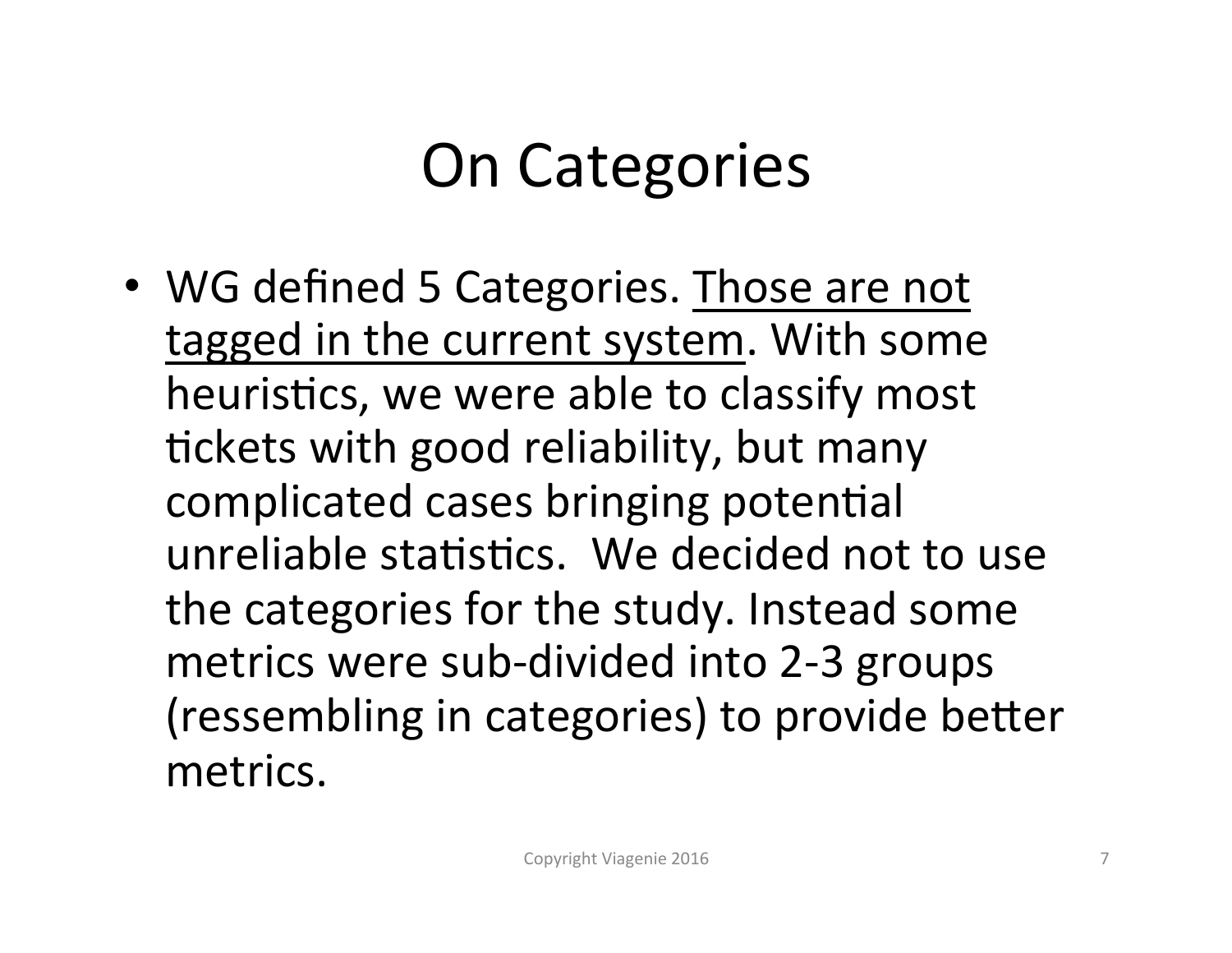#### **On Categories**

• Delegation and Redelegation requests (cat 3 and 4) are complex processes with multiple external interactions. Statistics are less meaningful.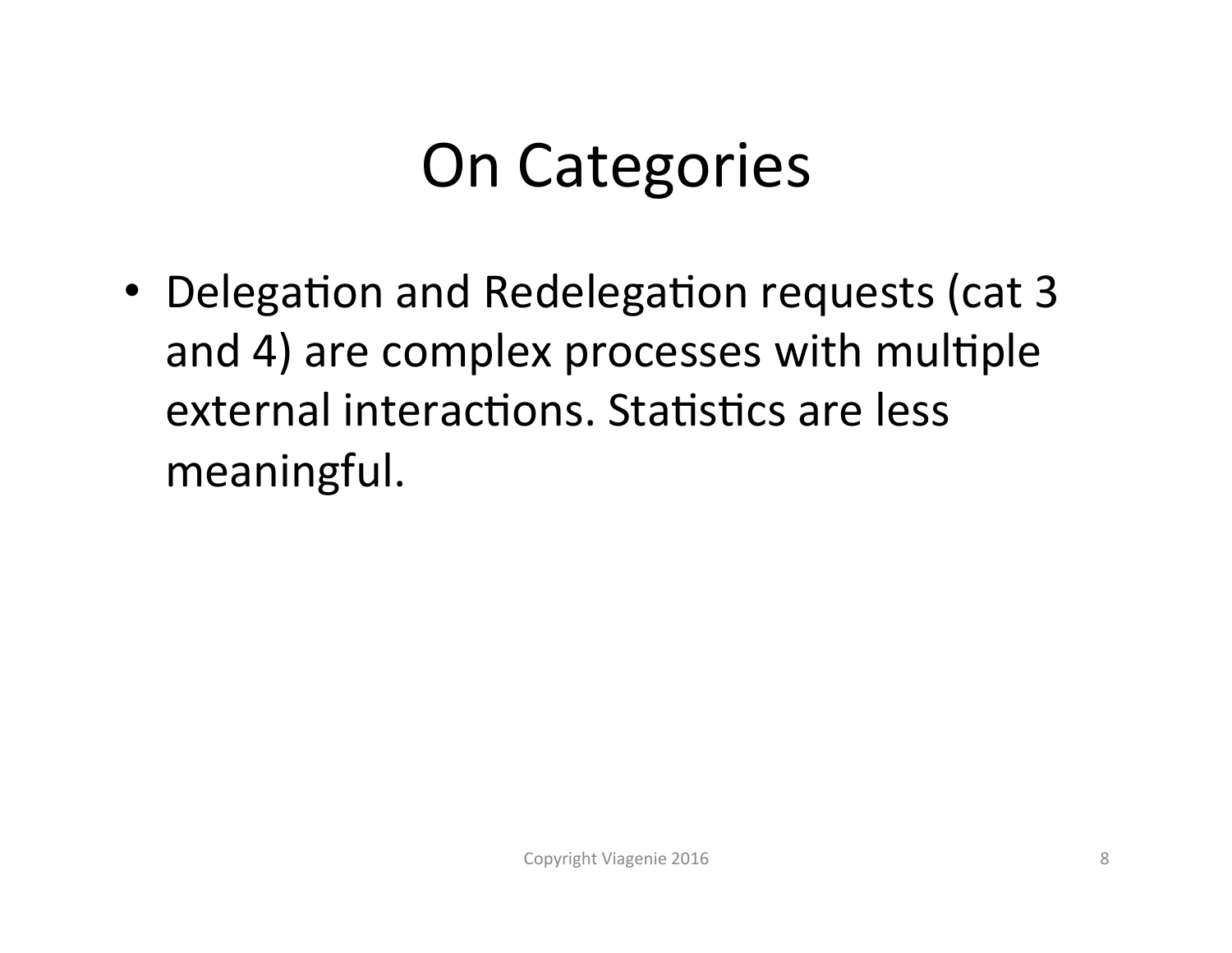## Metrics Approximations Summary

- For each metric, we provide:
	- $-$  Our detailed interpretation of the metric
	- $-$  How we did the approximation
	- $-$  Statistics of the tickets based on approximation (minimum, maximum, average, median, stddev)
	- $-$  Discussion on the findings (such as inspection of random tickets, maximum duration tickets,...)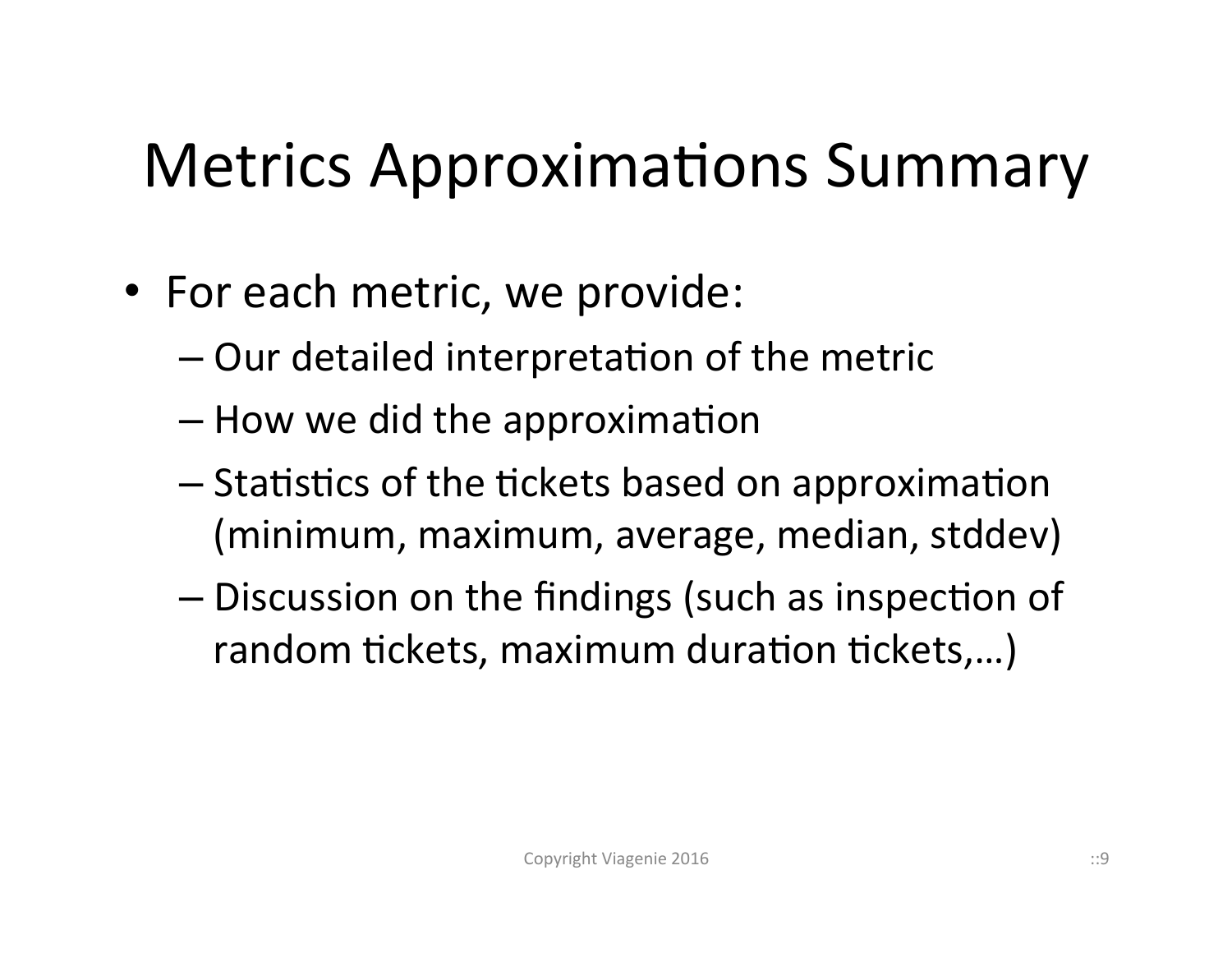## Metrics Approximations Summary

- Unable to meaningfully approximate: RM8
- Large variation of durations: RM2, RM6, RM7,
- Large variation but with a few exceptional cases: RM3, RM9, RM10, RM11
- Not much variation: RM1, RM4, RM5.

- Variations of durations are not a measure of the reliability of the approximation. In some cases, it is the inherent property of the task (ex: manual reviews duration).
- RM# = Reporting Metric number #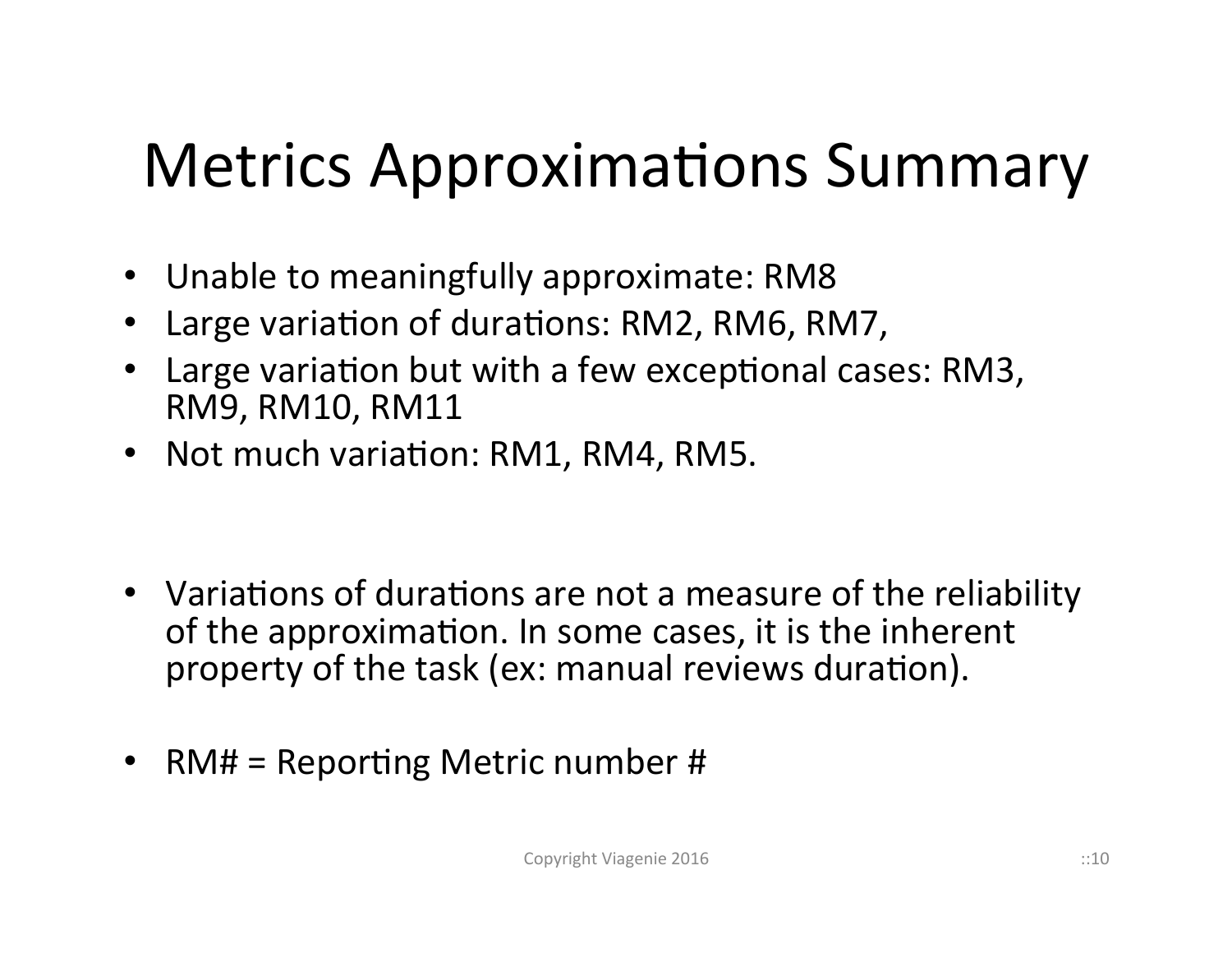## Findings and Summary

- The IANA RZM/RT systems are not currently designed to report the SLE metrics requested by the community.
- Some heuristics were implemented that provided approximations for most metrics. For some metrics, the approximation is less conclusive.
- We are pretty sure that further work on more complex heuristics could improve the approximations of the metrics.
- RZM/RT systems have a good level of complexity to support all cases.
- Interactions using email creates much more difficulties for parsing and heuristics. Good examples are when contacts confirms request with a large variety of 'I accept, I agree, please proceed, ...'.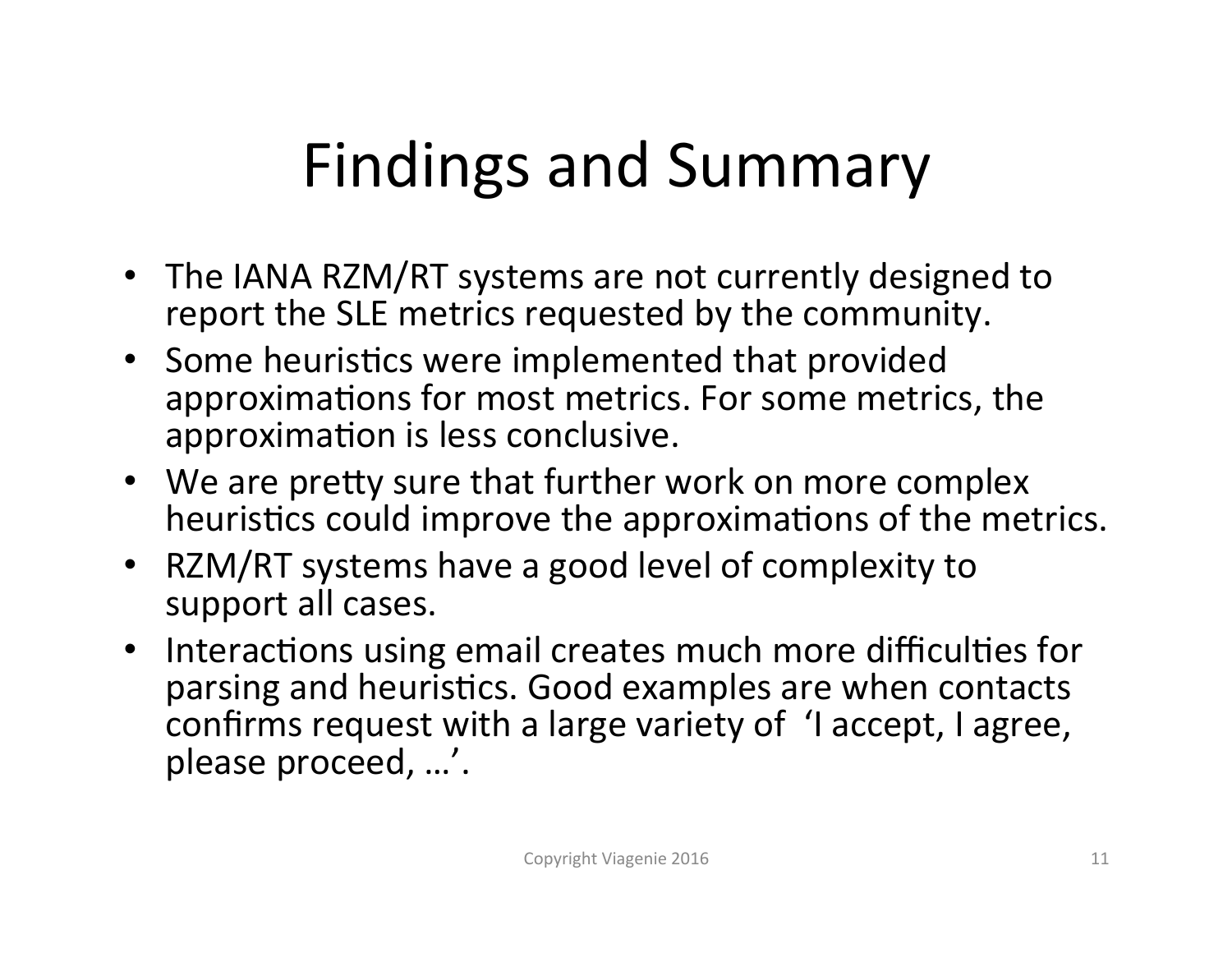#### Metrics Descriptions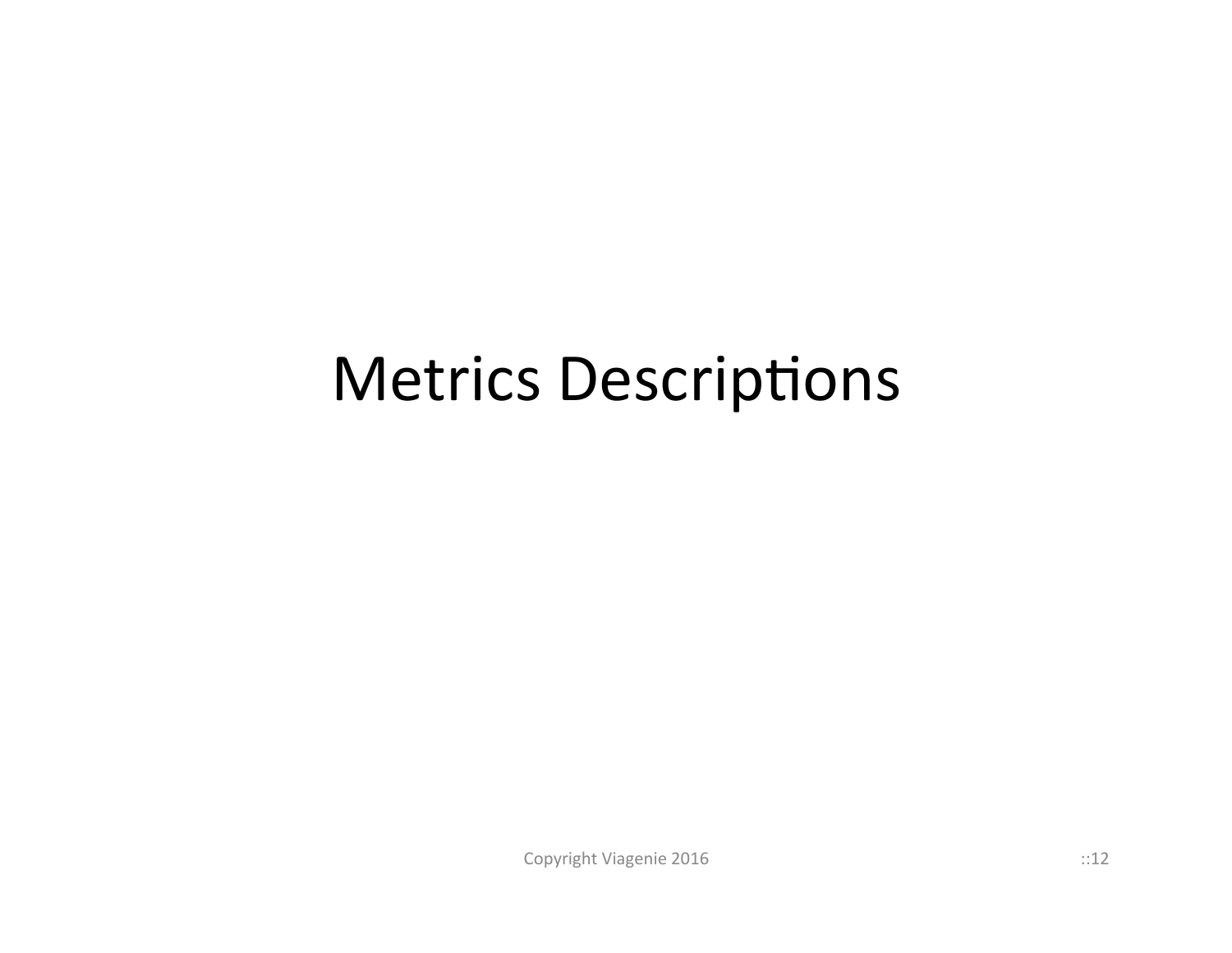#### **Metrics**

- RM1 : Time for ticket to be sent to requester following receipt of change request via automated submission interface
- RM2 : Time for lodgment of change request into RZMS by ICANN staff on behalf of request sent by email
- RM3 : Time to return results for technical checks following submission of request via automated submission interface
- RM4 : Time to return results for subsequent performance of technical checks during retesting due to earlier failed tests
- RM5: Time for authorization contacts to be asked to approve change request after completing previous process phase